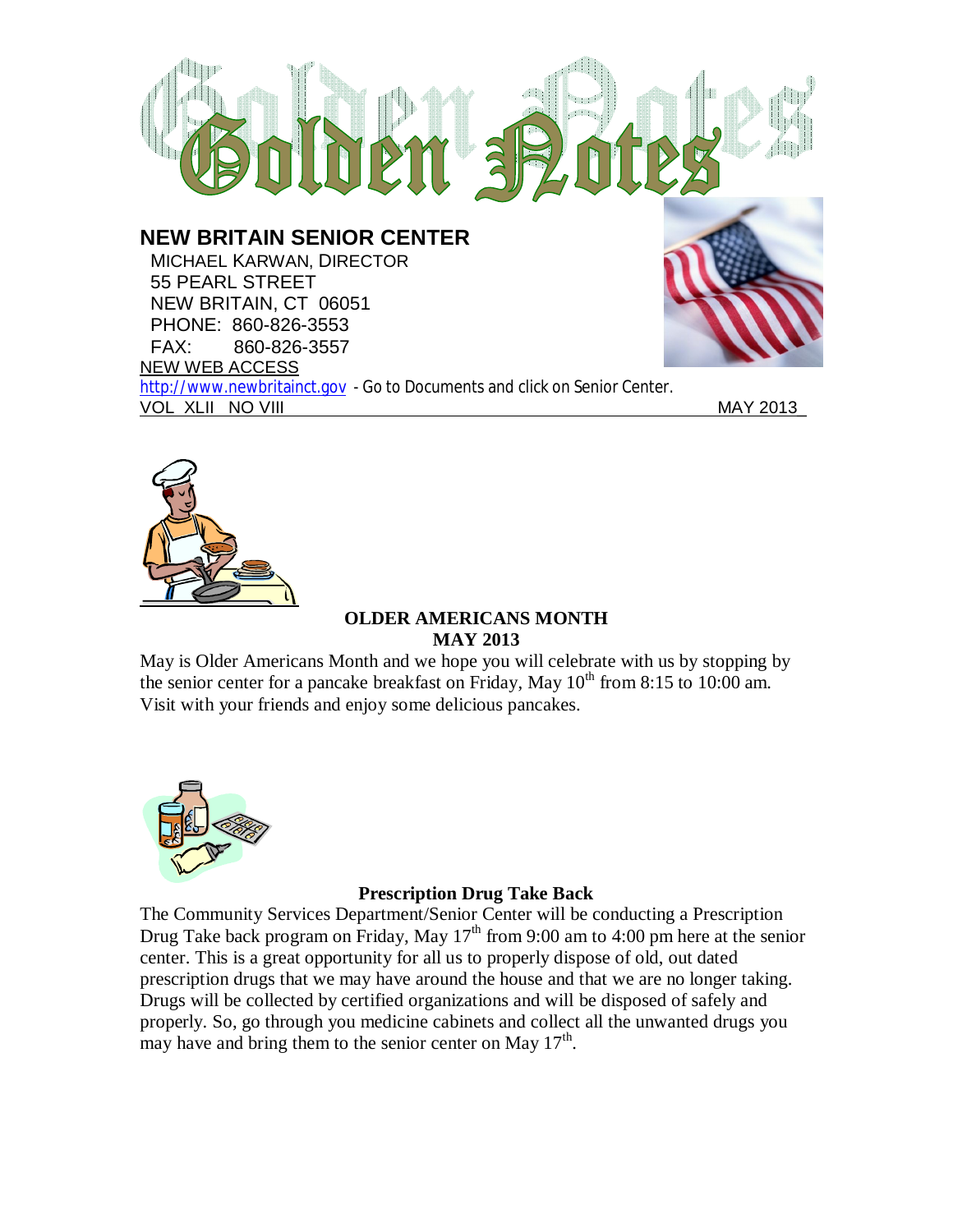# Golden Notes Web Access

Current copies of the Golden Notes newsletter are available on the City of New Britain's Web Site: http://www.newbritainct.gov. Once you are at the site, click on Documents and scroll to the Senior Center listing.

**Please note that the newsletter will continued to be mailed to those persons who annually subscribe for mailing.**

> Walnut Hill Health Care Special Bingo

Walnut Hill Health Care will be sponsoring a special bingo activity on Thursday May  $9<sup>th</sup>$  starting at 10:30 am. Walnut Hill Health Care has not been here fro a period of time and is looking forward to visiting with old friends. Hope you will stop be and spend the morning with friends.



# Book Group

The New Britain Public Library/Senior Center book group will be meeting on Tuesday,



The book selection for June  $18<sup>th</sup>$  will be The Great Bridge: (The epic story of the building of the Brooklyn Bridge).

## AARP DRIVERS COURSE

AARP will be conduction a Safe Drivers Course on Thursday, May  $23<sup>rd</sup>$  starting at 8:45am and continuing to 12:15pm. Interested persons can sign up for the program starting on May  $1<sup>st</sup>$  and the cost for the course

is; \$12.00/AARP Members and \$14.00 for non members. Please make checks payable to AARP.



Eye Care Program

The Nursing Department will be sponsoring a special eye care program on Tuesday, May 21, 2013 starting at 10 am. Dr. David J. Jeng, a specialist in retinal disease will be talking about eye disease among seniors. Please bring

all your questions for Dr. Jeng.